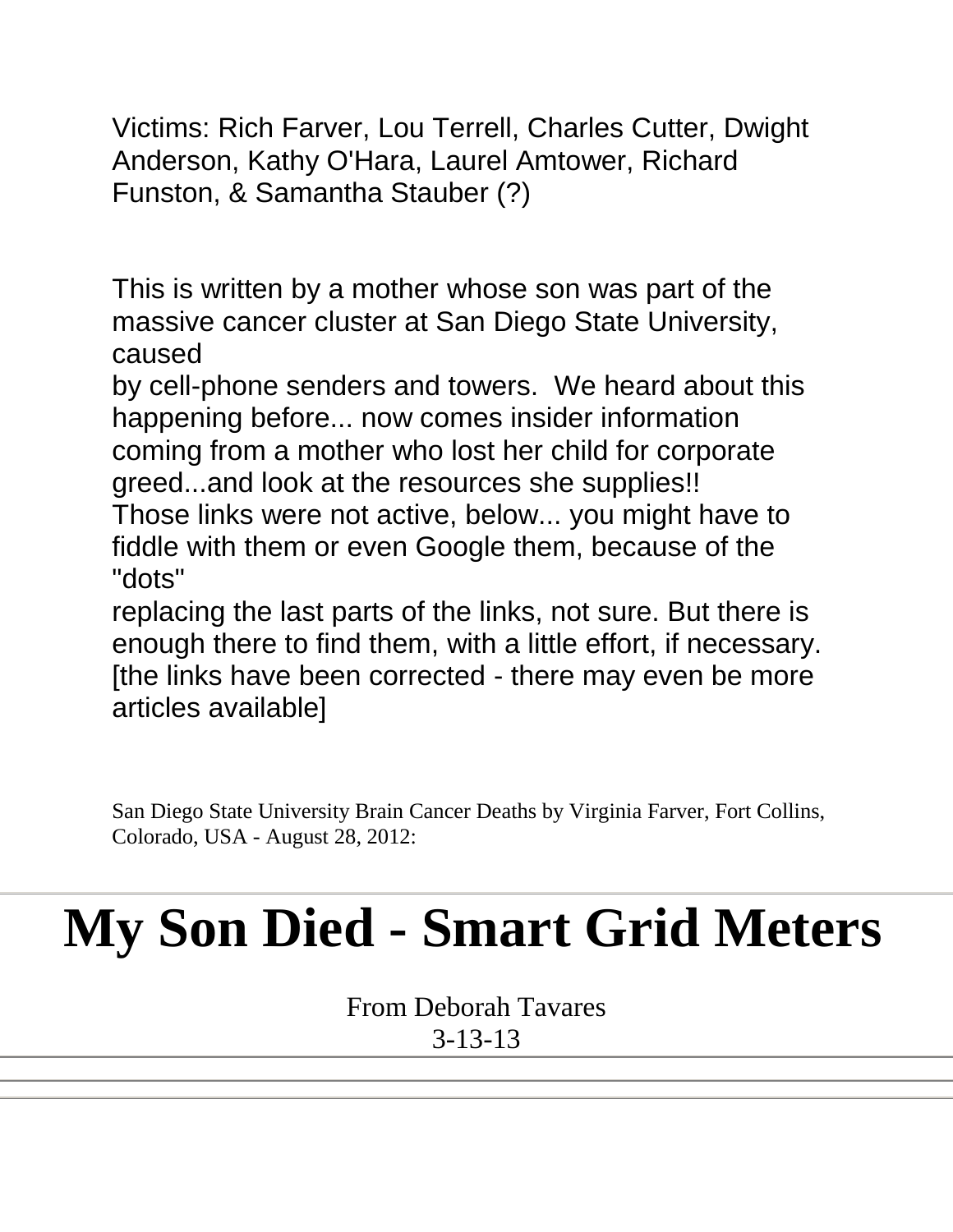If the mother of Rich, has authorized release of her letter to all on your email lists...of  $ory...$ 

sonal story demonstrates how our government is intentionally mandating the deployn ave frequencies that injure us.. Our government has been "taken" by corporations and anking mafia. The Telecom Industry has been given full authority to deploy wireles begies that damage our DNA. This is not an accident. This is intentional. This is for te gain and the eugenics agenda to reduce the population. This is REAL . . Rich died l lost her son to microwave frequencies  $\ldots$  This is OUR battle. This is OUR time. . .This is OUR time. e our loss, our mothers, fathers, sisters, brothers, aunts, uncles, and OUR CHILDREI of humanity is at stake  $\dots$ 

Ited Nations, the Bilderbergs aka the Illuminati are moving forward for Full Spectrum Control and Dominance and their Eugenics program. They told us long ago in their nts - [http://www.StopTheCrime.net](http://) - Source Documents.

Luired that all nations, all countries, all people be connected to the Global Smart Grid in Flobal Banking Controlling Mafia to bring in a One World Government and control a esources.

s, while we are still physically able, MUST answer the call to disburse information and this deadly assault upon all nations!

re silent weapons for a quiet war and frequencies have replaced bullets,

 $\hbox{h}$ 

[http://www.smartmetersmurder.com/](http://) ww.stopthecrime.net/ ww.toxicsky.org/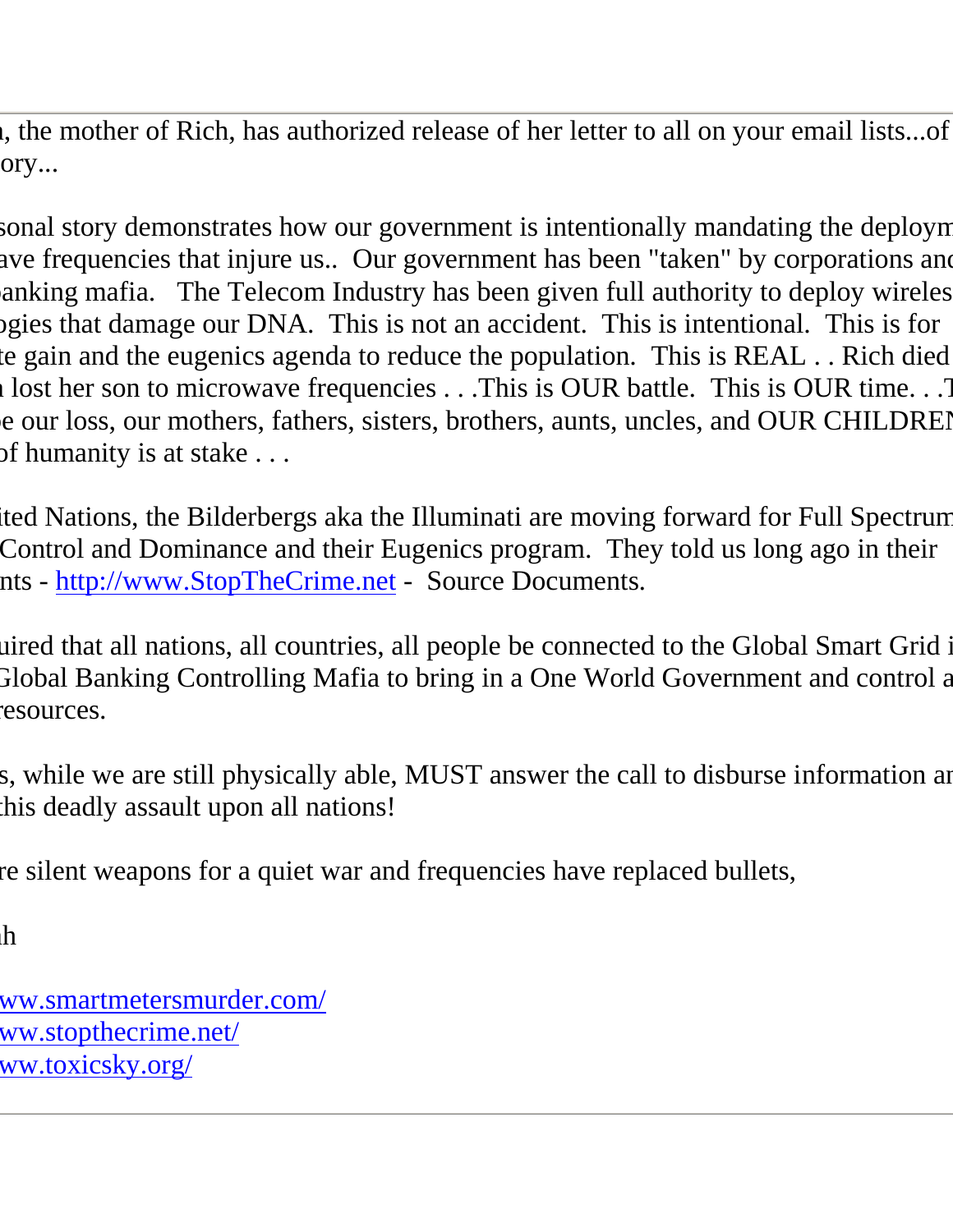tp://antennasearch.com/ to locate the cell towers and antennas nearest your homes, and

mind NOT ALL sites will be shown. These are the weapons being deployed in our rhoods . .

he Barrie Trower YouTubes on [http://www.smartmetersmurder.com/](http://)

porters and Editors of LA Times

My name is Virginia Farver from Fort Collins, CO.. I want to share my Story with yo Smart Grid-Metering is so very dangerous. I lost my Beautiful, Young Son from GB stoma Multiforme Brain Cancer on October 11, 2008. Rich, had attended SDSU ( Sa iversity ), and was working and living in San Diego at the time of diagnosis. Dr. Vr aya, a Neurosurgeon from Poway, California told the family that his," Cell Phone was Dr. Richard Marschke, an Oncologist here in CO., told the family that this was," Not l<br>"

 On August 7, 2009 approximately 10 months after my Son's death I typed in,' Cancer .' The very 1st articles were about a - Breast Cancer Cluster on the UCSD San Diego campus. Many women in the Literature Building on campus were diagnosed, and many died sease. I cannot get some of the links to come up. If you type in,' NYTimes, 2009 UC Cancer Cluster,' [- http://well.blogs.nytimes.com/2009/02/24/campus-building-blamedcluster/] there is a link that you must read. In this link, there is highlighted in blue - I  $T$  [- [http://www-](http://)

l.edu/LBCI/Garland\_Report\_to\_Chancellor\_Literature\_Building.pdf]. Dr. Leeka Kh from the - Electrical Power Research Institute - was commissioned by UCSD to write a report on their Cluster. Page 4 of this report, there have been many other cancer deaths than 1. Page 27, is a special Thanks to Jim Turman from  $SDG&E$  - San Diego Gas  $&E$ lec hia. Both of these people should have been Removed from conducting any ations. This was a Complete Conflict of Interest!!! UCSD had an Epidemiological R and the investigation stopped there.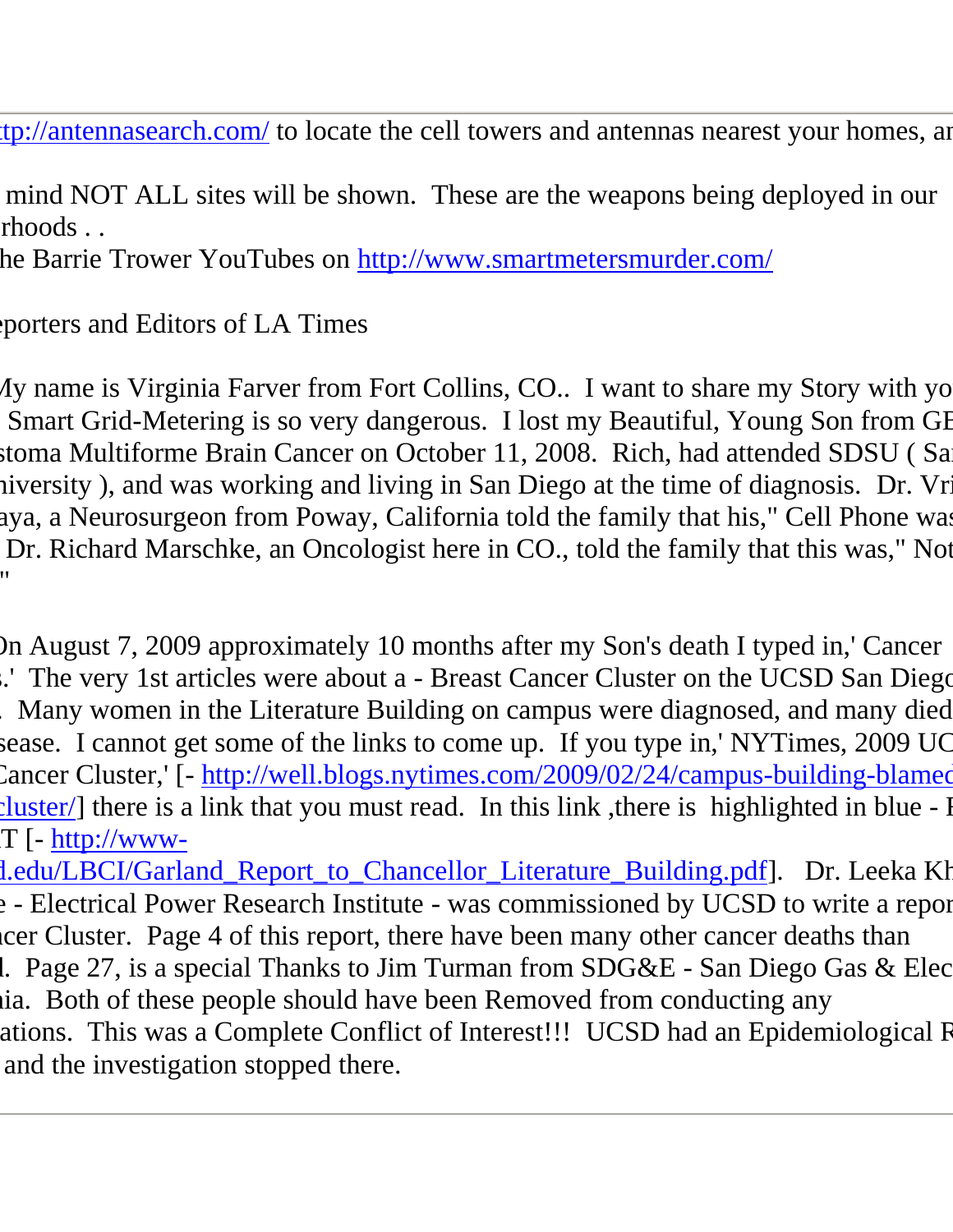www.10news.com/news/workers-rally-over-ucsd-cancer-cluster www.10news.com/news/electromagnetic-expert-investigates-ucsd-cancer-cluster

I then saw articles about a,' Brain Cancer Cluster on the SDSU Campus.' I ended up on  $\chi$ ich, is the graduate student mentioned in these. I'll put the links below. I started to contact U Administration and found this futile. I then drove out to San Diego staying the wh of October, 2009. I met with Professors Nancy Speckmann, and Farid Abdel-Nour of for meetings. Both Professors told me that Rich, would spend long hours in Nasatir Hall, 31. Rich, was a TA for Nancy Speckmann, and would meet students, grade papers, a from on weekends studying. Nasatir Hall, room 131 is the Building, and room on can nost of the cancer victims were located.

www.voiceofsandiego.org/science/article\_6a12a31b-777c-5560-bf88-75f1f0b4192f.h www.nbcsandiego.com/news/health/SDSU\_Room\_Haunted\_by\_Cancer\_\_San\_Diego www.usnews.com/education/blogs/paper-trail/2009/03/11/sdsu-professors-questione-brain-cancer-deaths

www.nbcsandiego.com/news/local/Coincidence-or-Cluster.html

After arriving back home to CO., the SDSU Administration sent me an,' Epidemiologi written by Dr. Thomas Mack. 3rd paragraph in this report, he mentions that he has," knowledge of Chemical or Radiation Concerns, and therefore are none." I immediate Dr. Mack. Dr. Mack promptly called me at home. I asked Dr. Mack about a HUGE 0 the irectly outside of Nasatir Hall, Room 131. Dr. Mack denied this could be the cause, and this notion off rather quickly. I then told him of, " Everyone's Concerns." Dr. Mack ' they should be concerned." This comment made me furious, and quite frankly, mad ly NO sense. Because of Dr. Mack's Epidemiological Report, the SDSU Administration conduct a Toxicology Study. These Professors requested one, and were denied. I ha requested one on several occasions, never receiving a response. I contacted the Governor's C presentative Marti Emerald, the Mayor's Office, and many governmental agencies. T 'Why,' I have not received any help: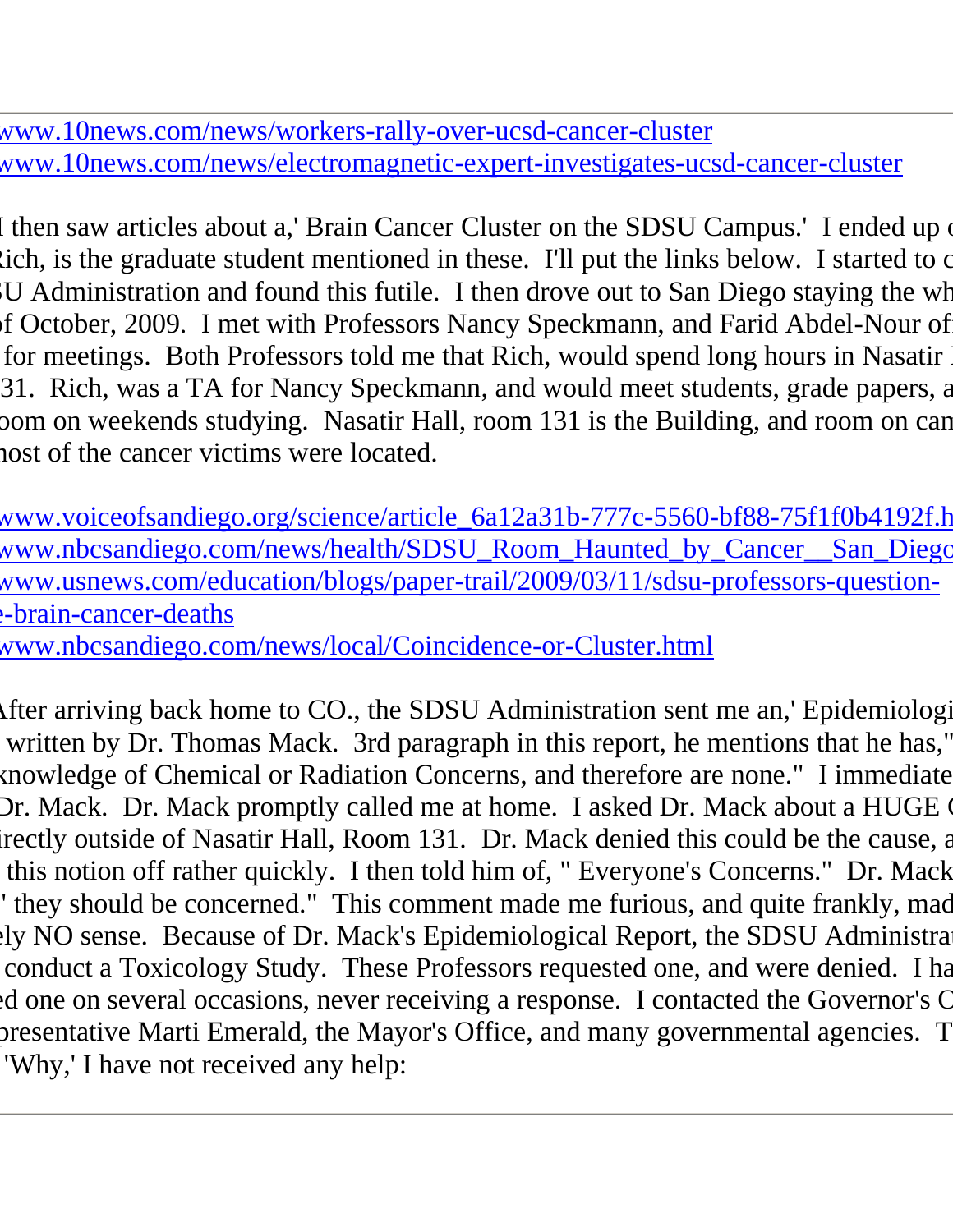## www.foundation.sdsu.edu/pdf/about\_2011\_12\_sponsor\_listing.pdf.pdf

lecided to look into this so called,' cell phone,' tower on my own. It is HPWREN - H ance Wireless Research and Educational Network, a Backbone Node to the UCSD mputer Center in San Diego. It is also GWEN - Ground Wave Emergency Network, ns known to hug the ground. Nasatir Hall, Room 131 is located on the bottom 1st flo ouilding. HPWREN is connected to the Lambda Rail ( Grid ), Tera Grid, PRAGAMA ombined, these are the,' SMART GRID.' It is the Engineers and Scientists behind the developing Smart/AMI meters, Smart Dust, Drones, RNM technologies, among man These Grids are located on many college campuses across the US, and other Countries a World Grid. There are 2 sites on the SDSU Campus. One on top of the Communications g ( which towers above Nasatir Hall ), and one on top of the KPBS News Station on Both are within  $1/4$  mile of each other, and are considered being located on the high f campus. HPWREN includes Homeland Security, DoE, DoD, DARPA, Air Force, N tional Institutes of Health, SPAWARS, NASA-Inmarsat Satellite, Emergency Servic HUGE Corporations. The University of Alaska is connected through the Grid system If through the HAARP facility in Alaska. HPWREN is funded by the NSF - National ion, OUR Tax Dollars:

www.gi.alaska.edu/students/PARS EN SPAWARS: - <http://>[hpwren.ucsd.edu/news/20060720/](http://)

- Ground Wave Emergency Network, located on Government Property, and on tops of nications Buildings:

EN-Communications Building: - [http://hpwren.ucsd.edu/news/021223.html](http://) - [http://coldwar-c4i.net/](http://)

EN - Inmarsat Satellite: - [http://hpwren.ucsd.edu/news/010926.html](http://) t GRID: - [http://www.inmarsat.com/Support/Manuals/index.htm](http://) httpertscolumn.com/content/inmarsat-satellite-grid-a... [ -

(pertscolumn.com/content/inmarsat-satellite-smart-grid-applications]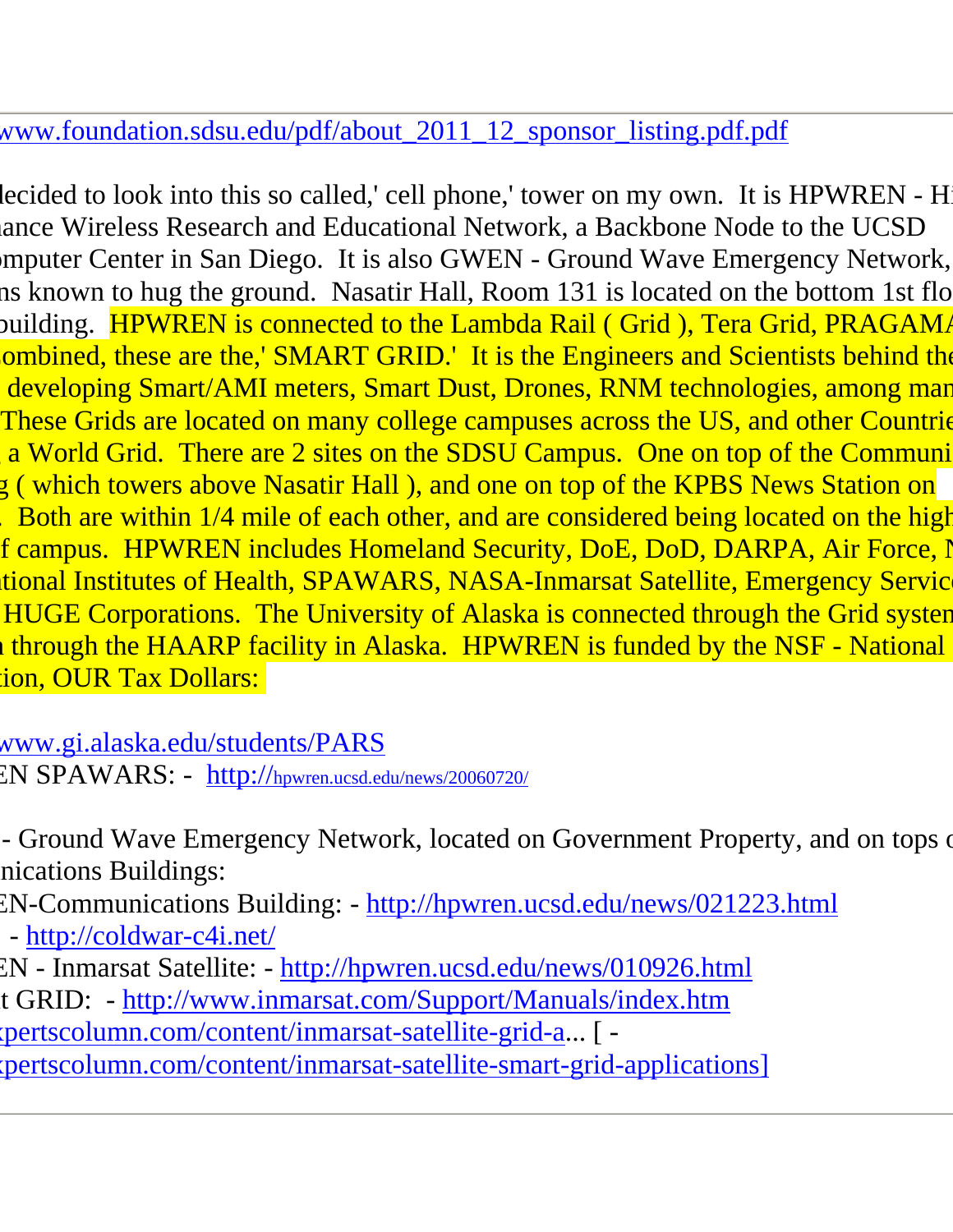N SDSU BRAIN CANCER VICTIMS:

ARVER - my Son. Diagnosed with GBM Brain Cancer, March 2008, died October 1 week after his 29th Birthday/ Nasatir Hall, Room 131, facing HPWREN cell tower.

ERRELL - diagnosed with Primary Brain Lymphoma (Brain Cancer), 2008/Nasatir ext to 131 facing HPWREN cell tower

ES CUTTER - diagnosed with GBM Brain Cancer, died June 18, 2009/ Nasatir Hall ing HPWREN cell tower

IT ANDERSON - diagnosed with Different Form of Cancer, and died/Nasatir Hall, I ing HPWREN cell tower

(ATHY O'HARA - diagnosed with GBM Brain Cancer, May 2008/ KPBS News Station  $\sim$  Still alive, fall 2011, however not doing well.

UREL AMTOWER - diagnosed with GBM Brain Cancer, November 2009, died Aug rts  $\&$  Letters Building on campus, right next to Nasatir Hall ( within yards ).

lied at the age of 44, and left behind a 12 year old daughter.

RD FUNSTON - diagnosed, and died from GBM Brain Cancer in 1993 with cell tow and taken down in 1995. To once again, be replaced.

IBLE NEW VICTIM - SAMANTHA STAUBER - 20 years old with classes in Arts of

After the death of Ms. Laurel Amtower on August 29, 2010 I contacted San Diego NB r Paul Krueger. Paul said," Another one?" Paul, asked me to send in my information CE! My 1st experience with the tightly controlled main stream News. A reporter from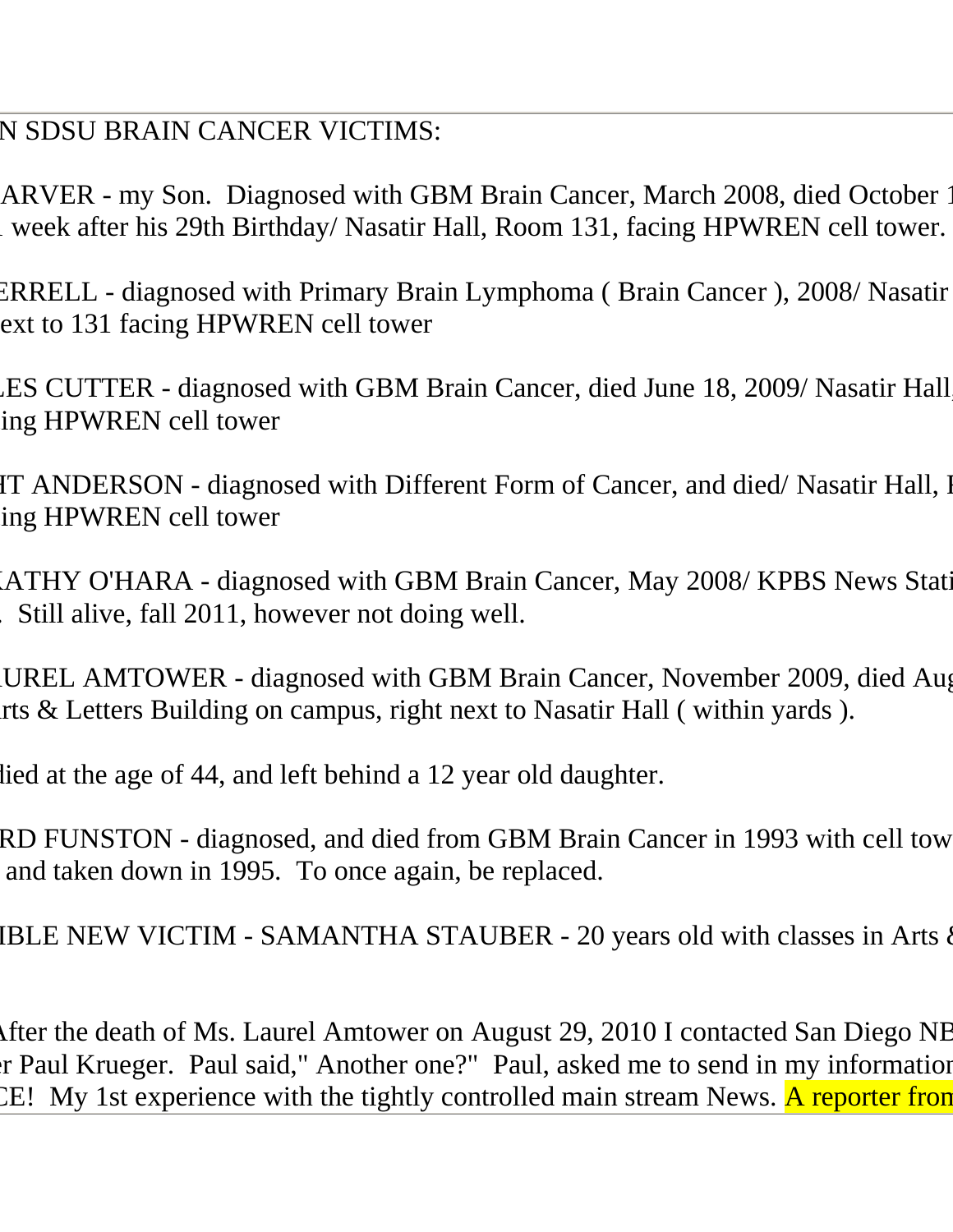go Tribune,' called me at home one day. This gentleman ( who would not reveal his name ) that this Story would,' Never get out in San Diego.' I asked," Why?" He replied," Be  $WY''$  I was very thankful of his call.

his Story was Instrumental in the WHO - World Health Organization reclassifying No Ionizion to a Class 2B Carcinogen, May 2011, the same as DDT and Lead. This classification was Very close to being a Class 2A carcinogen. Ionizing Radiation ( XRays ), DNA instantly. Non-Ionizing Radiation ( ALL Wireless ), is ACCUMULATIVE, the l, the more Cell ,or DNA damage. This is true for Cell phones, Cell towers, Microwa Power-lines, WI-Fi, Smart/ AMI Meters. Smart Meters emit PULSED aves. Between 10,000, and 200,000 pulses per meter, per day, per household The hu es to recover after EACH pulse. This will BLANKET our neighborhoods, and cities  $nn!!$ 

LL cell phone manuals say to keep away from heads, and bodies. BlackBerry Torch (er in production): keep .98 inches away from heads, and bodies, and for Pregnant W nagers to avoid putting these devices near their lower abdomens. Please Watch print, Verizon, T-Mobile cell phone commercials. The Industry Reps., were caught during in Maine. These commercials no longer show actors with a cell phones being held nearads, or bodies! Last week the Country of Belgium is now issuing warnings about kid nes, and their addictions to wireless devices. A childs brain is not fully developed un  $\mathbf{S}$ .

TS:

nansson - Karolinska Institute, Sweden. WHO - World Health Organization Member. TED after the WHO reclassifying non-ionizing radiation to a Class 2B.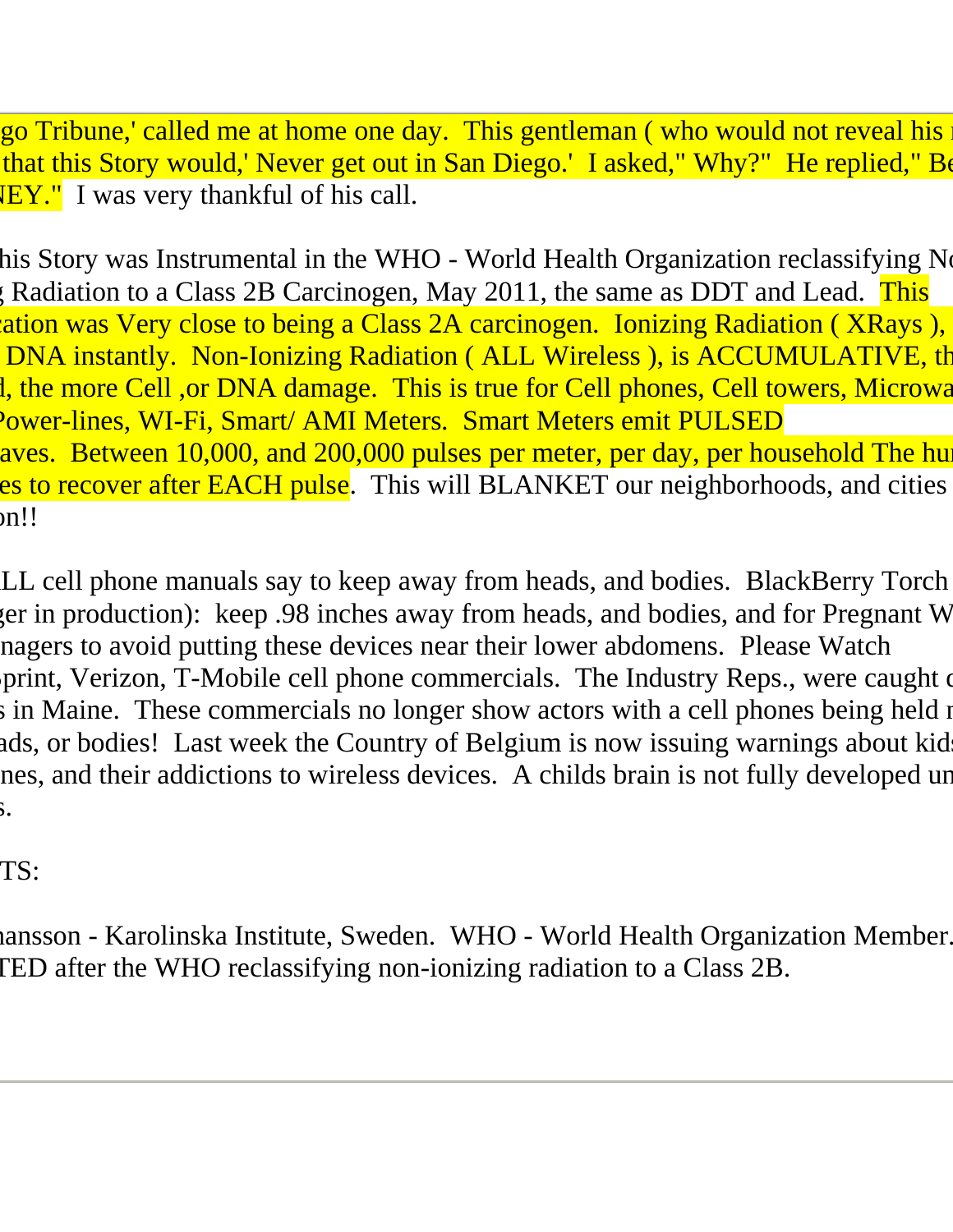oster - Medical Writer in San Diego. Has written for the,' Fire Fighters Union,' - cell tations

Davis - Environmental Health Trust - wrote,' Disconnect'

age - Bioinitiative Group- wrote,' Bioinitiative Report - 1 hour of WI-Fi is equal to 2 of cell phone exposure, Cell or DNA Damage at 300 hours

ewton - EMR Policy Institute

e Hoch - SAFERWIRELESS

arks - California Brain Tumor Association - Testified on Capital Hill with Arlen Spec

Lorgan and Sam Milham - International EMF Collaborative : Cell Phones and Brain , 15 Reasons for Concern.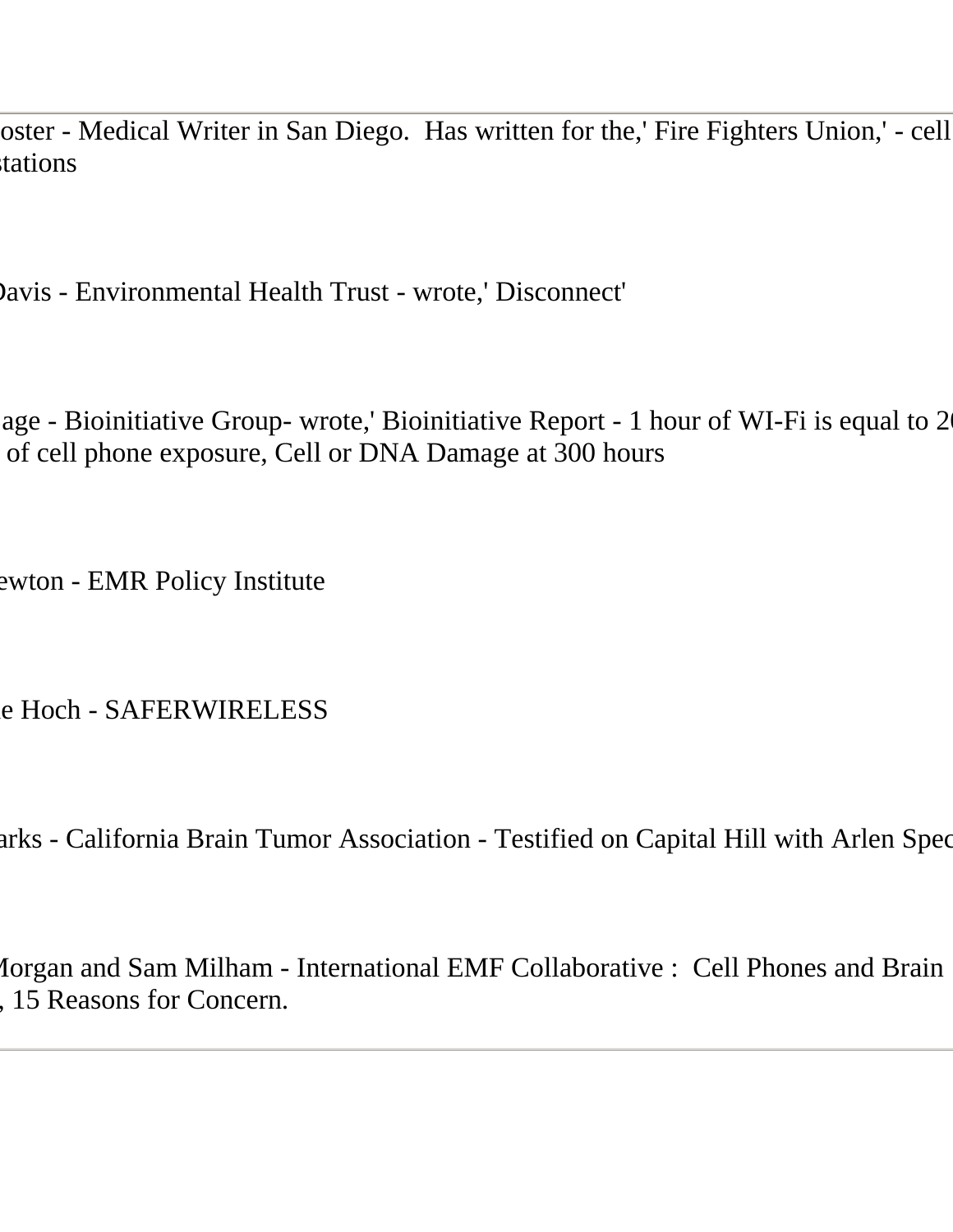

Dirty Electricity - mentions UCSD FLAWS of the Interphone Study

Deb Carney - Attorney with the,' Lookout Mountain Cell in Denver,' - 4x's the normal amount of Brain Tumors in t area.

Katie Singer - Author - Releasing a book, June or July 20 The Electric Silent Spring

The HPWREN cell tower is still on campus. There is an OUTdoor courtyard directly underneath this cell tower. I campus, daily for 3 weeks, fall 2011. I observed kids sitting under this cell tower for hours, day after day. There are n constructed,' Fraternity Row Housing Units,' across the st from the KPBS News Station, and cell tower on campus. watched Boys sitting on balconies for hours, and hours. Some these new Fraternity units are newly adorned with metal windows, and metal balcony railings, which attract radiation. How many of these kids will become ill, or already have? Some form of Cancer, No doubt!! Many, without knowledge!! I not only fear for these kids, I fear for Hum

Attached is a picture of this cell tower that I took Fall 200 cell tower is on top of the Communications Building, and Hall, is located on the lower left in the picture. Nasatir H Room 131 is the bottom 1st floor window. Fall 2011 this

mpletely boarded up with cardboard lining the windows. Why? Is there something to DF COURSE!!!! These,' Criminal THUGS knew, and know, how dangerous this HPV er was, and IS!! Notice the DEAD TREE FOLIAGE on the surrounding trees. This Everything!

have to pay for it, and I don't have to go through the FCC"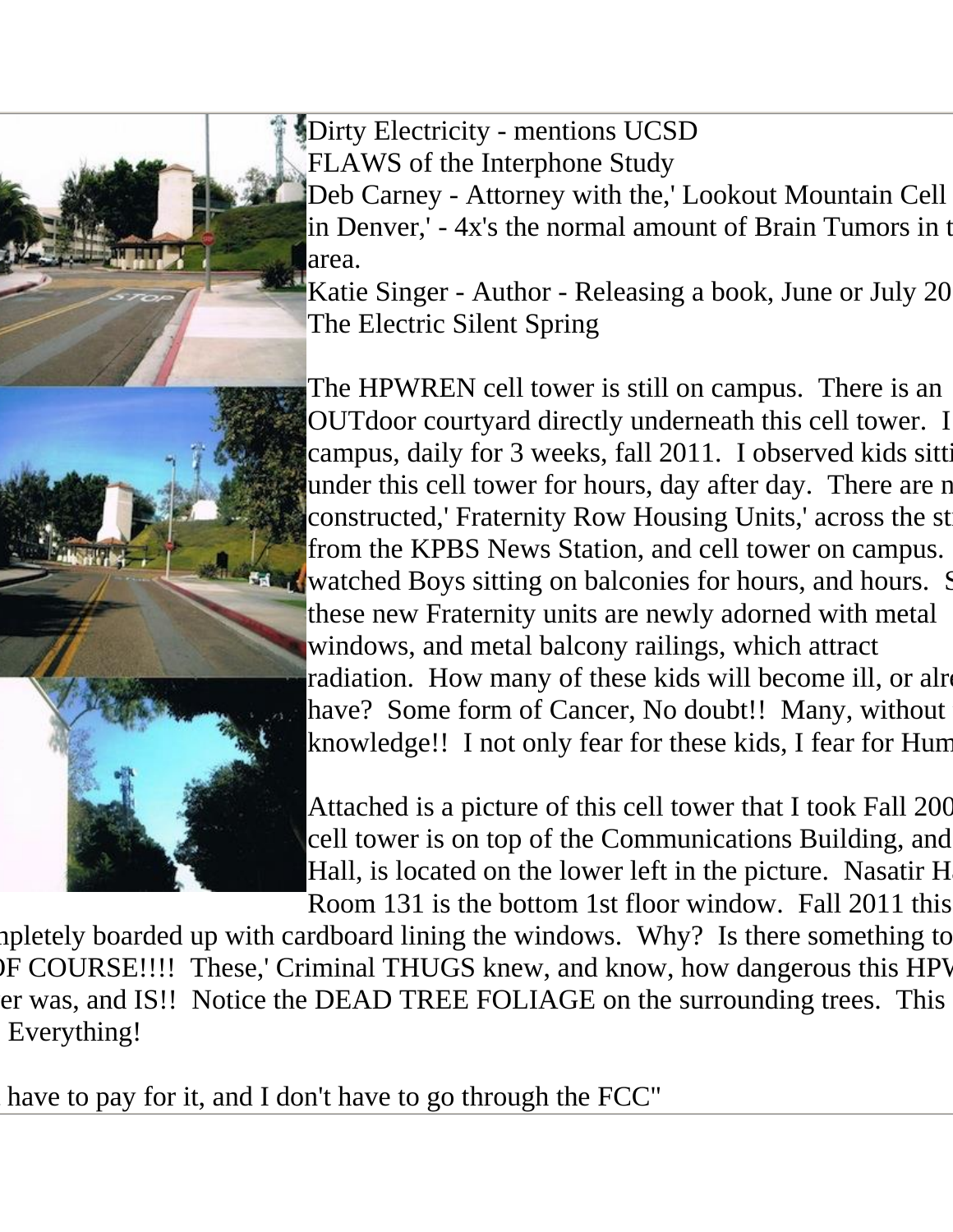sl.net/kb9mwr/projects/wireless/72mi.txt

s the FCC, I would BUST these guys" ww.computerworld.com/s/article/76118/Agency\_reduces\_power\_on\_72\_mile\_WLA

trisbad Cancer Cluster,' involved many kids. Again, an 'Epidemiological Report,' was Dr. Thomas Mack was helping in this investigation. These epidemiologists are being It Handsomely," for their efforts, all the the expense of our kids, and families lives. nvestigations into this Cancer Clusters been done, the whole - SMART GRID, could bided. There are High Tension Power-Lines that cross the,' Kelly Elementary Proper idential areas.  $1$ Toxin + 1 Toxin = 1000. TOXICOLOGY STUDIES ARE THE PRO DURES!!! Epidemiological Studies are nothing but, mere statistics! www.utsandiego.com/news/2010/apr/29/parents-seek-answers-on-cancer-cases/

reperienced many symptoms that I now know as,' Electro-Sensitivity Symptoms.' Hea Heart Palpitations, Sinus Problems, ( Rich, was suffering from daily nose bleeds, and oointment for March 14, 2008, but ended up at Sharpes Memorial Hospital on the eve 3, 2008 with bleeding in the brain), Endocrine Problems, (Rich, was suffering from eating, which mysteriously disappeared after leaving SDSU), Rashes, Memory or tration Problems. Rich, was applying for Law School in the California area at the tim is. I recall a conversation. Rich said," Mom, even if I get into Law School, I don't kn ce it through?" I replied," Why, would you say such a thing?" He said," I cannot seem er things." Yet, another sign, if only I had known! This has DESTROYED my life, my family. I have 1 remaining Son. These Symptoms are REAL, and should not be Attached is a picture of Rich, when he 1st arrived in San Diego. The 2nd picture is lon. Notice the skin coloring difference between the two. He looks COOKED in his on picture, and WAS!! He is also squinting with his right eye in his graduation This is where the tumor was located, the right frontal lobe. Rich, was 6'2", and very healthy!